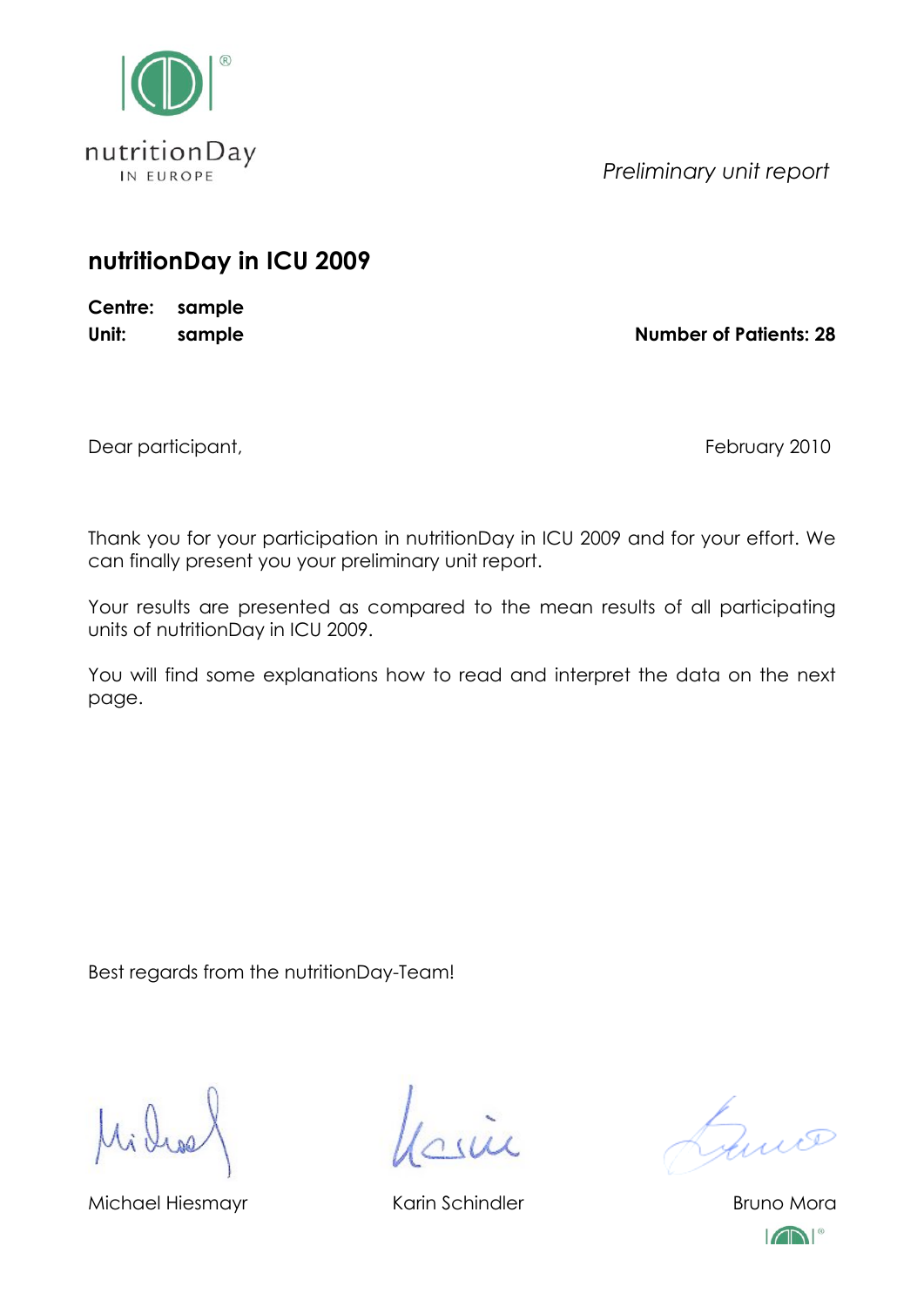## **How to read the results**

Your report is configured as a table with 3 columns. The first contains the name of the result, possibly with a short description. In the second column you will find your unit's results and in the third column you can see the reference values from units comparable to your patients.

You will find "(n)" in brackets indicating that results are referring to a certain number of patients. Generally the patients' results are based on the number of patients participating at your unit.

**For example:** *Number of patients on nutritionDay in ICU 2009 = 20*

*ICU dependency (n): Abdominal 4*

*…* **Explanation:** 4 of 20 patients participating are reported to be admitted to ICU for abdominal reasons.

If results are refering to an "n" different to the number of patients participating, a short explanation will be given.

**For example:** Oral feeding not possible (n): 17 because: Patient is sedated 10 Not allowed to eat 6 Can not swallow 1 Recent aspiration 0

**Explanation:** For 17 of 20 patients oral feeding was not possible on nutritionDay. The categories why feeding was not possible are only referring to these 17 patients.

Be careful! - There are some multiple choice questions in the questionnaires. In this case the total number of answers exceeds the number of patients. These results are marked with an asterisk.

**For example:** Nutrition care  $(n)^*$ 

Mean and standard deviation are displayed as follows: **For example:** Weight (kg)  $75 \pm 15$ 

Median and range are displayed as follows: **For example:** LOS (days)  $8$  [5-15]

Results in percent referring to the total number of patients from units with >=75 % outcome data (48 units, 598 patients)

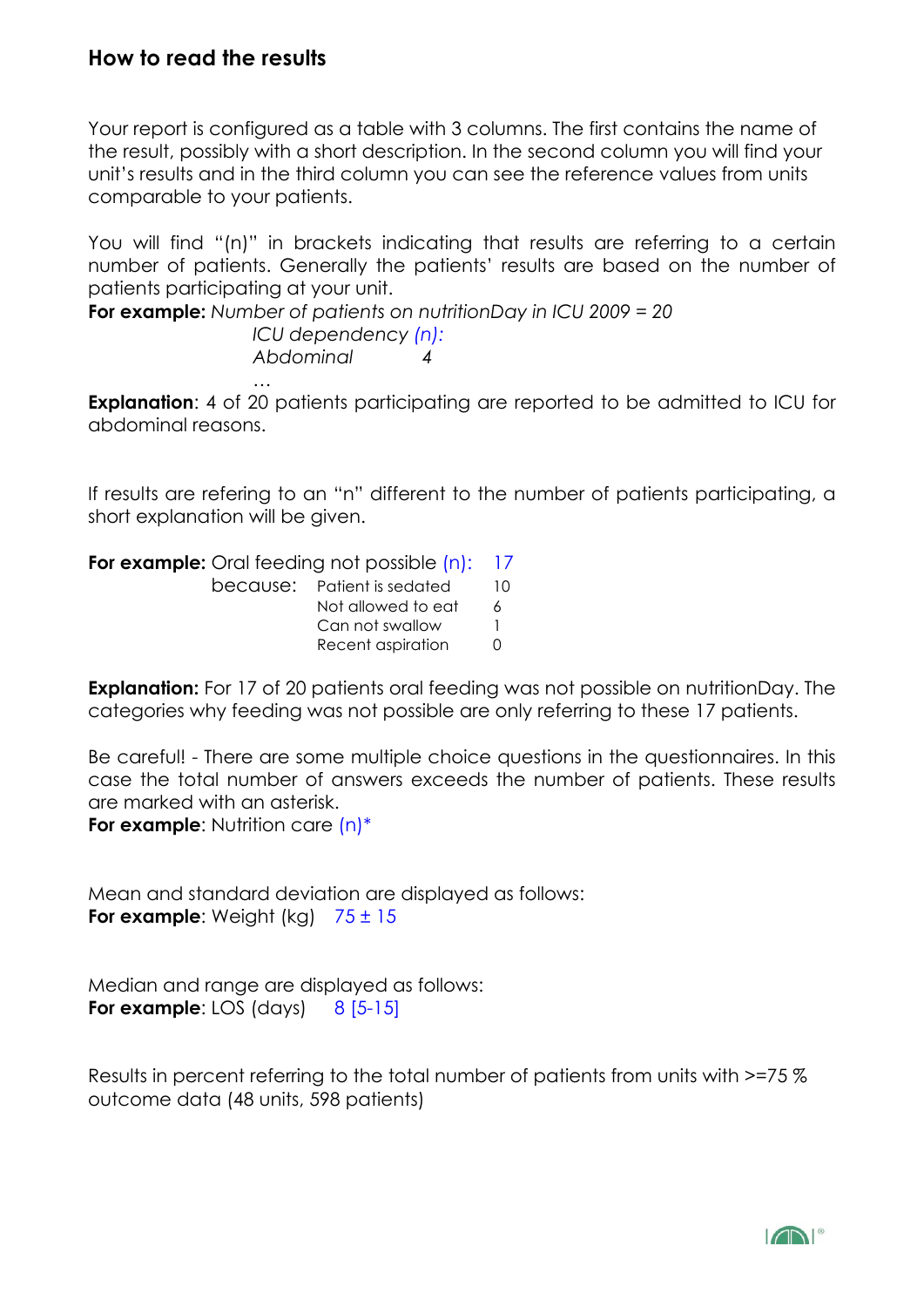|                                                                                                                                                                                               | <b>YOUR RESULTS</b>                                                | <b>REFERENCE ND-09</b>                                                 |
|-----------------------------------------------------------------------------------------------------------------------------------------------------------------------------------------------|--------------------------------------------------------------------|------------------------------------------------------------------------|
| Nutrition care $(n (\%))^*$ :<br>Oral<br>Enteral<br>Parenteral                                                                                                                                | $10(37.0\%)$<br>$10(37.0\%)$<br>$2(7.41\%)$                        | 305 (32.5%)<br>412 (43.9%)<br>287 (30.6%)                              |
| Energy planned per patient (kcal/day)#<br>Enteral<br>Parenteral<br>Other<br>Total                                                                                                             | $1462 \pm 564$<br>$1853 \pm 740$<br>720<br>$1495 \pm 622$          | $1340 \pm 697$<br>$1419 \pm 600$<br>$1005 \pm 804$<br>$1609 \pm 745$   |
| Energy given per patient (kcal/day)#<br>Enteral<br>Parenteral<br>Other<br>Total                                                                                                               | $902 \pm 674$<br>$1780 \pm 626$<br>240<br>$1054 \pm 757$           | $1193 \pm 668$<br>$1368 \pm 618$<br>$869 \pm 770$<br>$1485 \pm 721$    |
| Duration of enteral nutrition (days)<br>Duration of parenteral nutrition (days)                                                                                                               | $1.7 \pm 3.9$<br>$0.6 \pm 2.3$                                     | $16.2 \pm 35.4$<br>$6.8 \pm 15.8$                                      |
| Start of enteral nutrition (day)<br>Start of parenteral nutrition (day)                                                                                                                       | $1 [0-10]$<br>$2 [0-17]$                                           | $2[0-306]$<br>$2$ [0-306]                                              |
| Oral feeding not possible $(n \, (\%)$<br>Reasons (n (%))*:<br>Patient is sedated<br>π.<br>Not allowed to eat<br>$\blacksquare$<br>Cannot swallow<br>$\blacksquare$<br>Recent aspiration<br>٠ | $15(55.6\%)$<br>7(46.7%)<br>10(66.7%)<br>7(46.7%)<br>$2(13.3\%)$   | 534 (56.9%)<br>231 (43.3%)<br>169 (31.6%)<br>175 (32.8%)<br>15 (2.81%) |
| Patient feeling $(n (\%))^*$ :<br>Total of patients answering<br>Hunger<br><b>Thirst</b><br>Nausea<br>Abdominal pain                                                                          | $13(48.1\%)$<br>9(33.3%)<br>9(33.3%)<br>$5(18.5\%)$<br>$3(11.1\%)$ | 334 (35.6%)<br>135(14.4%)<br>205 (21.8%)<br>47 (5.01%)<br>48 (5.11%)   |
| Side effects $(n (\%))$ :<br>Constipation<br>Diarrhoea<br>Gastric reflux<br>Gastric reflux volume (ml)                                                                                        | $5(17.9\%)$<br>$5(17.9\%)$<br>$1(3.70\%)$<br>25                    | 172 (18.3%)<br>114(12.1%)<br>180 (19.2%)<br>$257 \pm 357$              |
| Blood glucose (mg/dl)<br>Glucose max >180 mg/dl (n(%))<br>Glucose max >125 mg/dl $(n(\%))$                                                                                                    |                                                                    | $159 \pm 62$<br>183 (19.4%)<br>516 (54.8%)                             |
| Insulin therapy $(n (\%))$ :<br>Intermittent<br>Continuous<br>Pen                                                                                                                             | 14 (50.0%)<br>$6(21.4\%)$<br>$2(7.14\%)$                           | 102 (10.8%)<br>276 (29.3%)<br>12(1.27%)                                |

# For all nutrition products with unclear specifications we assumed that the caloric content is 1kcal/ml

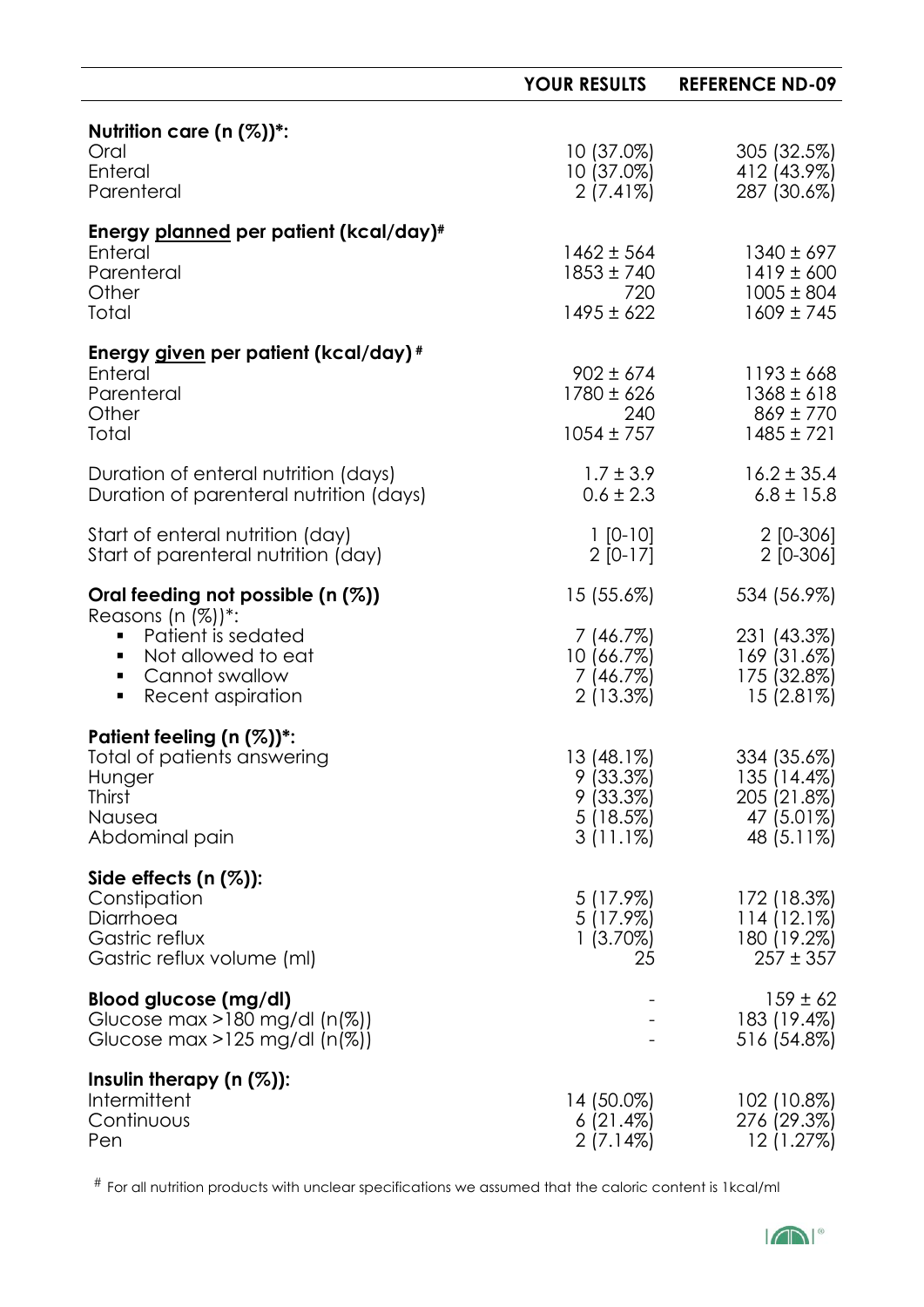|                                                                      | <b>YOUR RESULTS</b>     | <b>REFERENCE ND-09</b>     |
|----------------------------------------------------------------------|-------------------------|----------------------------|
| <b>Reasons for interrupting nutritional</b><br>support $(n (%))^*$ : |                         |                            |
| Surgery<br>Transport                                                 | 6(22.2%)<br>$2(7.41\%)$ | 78 (8.31%)<br>$10(1.06\%)$ |
| <b>Intolerance</b><br>Other                                          | 10 (37.0%)              | 39 (4.15%)<br>137 (14.6%)  |
| <b>Demographic data:</b>                                             |                         |                            |
| Number of patients (n)                                               | 28                      | 949                        |
| Patients with completed sheets 3 u. 4 (n)                            | 28/27                   | 942/939                    |
| Age (years)                                                          | 62 [25-85]              | 64 [2-99]                  |
| Female gender $(n(\%))$                                              | 17 (60.7%)              | 381 (40.1%)                |
| Height (cm)                                                          | $169 \pm 12$            | $168 \pm 11$               |
| Weight (kg)                                                          | $77 \pm 20$             | $75 \pm 19$                |
| BMI ( $kg/m2$ )                                                      | $27 \pm 7$              | $27 \pm 6$                 |
| <b>Mean severity &amp; resource utilisation scores:</b>              |                         |                            |
| <b>SOFA</b>                                                          |                         | 5±4                        |
| SAPS2                                                                |                         | $40 \pm 16$                |
| SAPS2-Predicted mortality                                            |                         | $30 \pm 25$                |
| <b>NEMS</b>                                                          | $25 \pm 8$              | $26 \pm 10$                |
| ICU dependency $(n(\%))^*$ :                                         |                         |                            |
| Abdominal                                                            | $8(28.6\%)$             | 156 (16.4%)                |
| <b>Burns</b>                                                         |                         | $9(0.95\%)$                |
| Cardiac                                                              | $8(28.6\%)$             | 268 (28.2%)                |
| Neurological                                                         | 4 (14.3%)               | 185 (19.5%)                |
| Pulmonary                                                            | 7 (25.0%)               | 279 (29.4%)                |
| Septic                                                               | $9(32.1\%)$             | 146 (15.4%)                |
| Trauma                                                               | 1(3.57%)                | 79 (8.32%)                 |
| Others                                                               | 11 (39.3%)              | 118 (12.4%)                |
|                                                                      |                         |                            |
| Type of admission $(n(\%))$ :                                        |                         |                            |
| Surgical                                                             | $13(46.4\%)$            | 426 (44.9%)                |
| Emergency                                                            | $9(32.1\%)$             | 384 (40.5%)                |
| Ventilated $(n(\%))$ :                                               | 11(39.3%)               | 535 (56.8%)                |
| Outcome:                                                             |                         |                            |
| Outcome reported (n(%))                                              | 28 (100%)               | 943 (99.4%)                |
| Death $(n(\%))$                                                      | 4 (14.3%)               | 264 (27.8%)                |
| Length of stay (days):                                               |                         |                            |
| Unit                                                                 |                         |                            |
| Hospital                                                             | $5$ [2-40]              | $15$ [1-292]               |
|                                                                      | $15$ [3-62]             | 27 [1-299]                 |